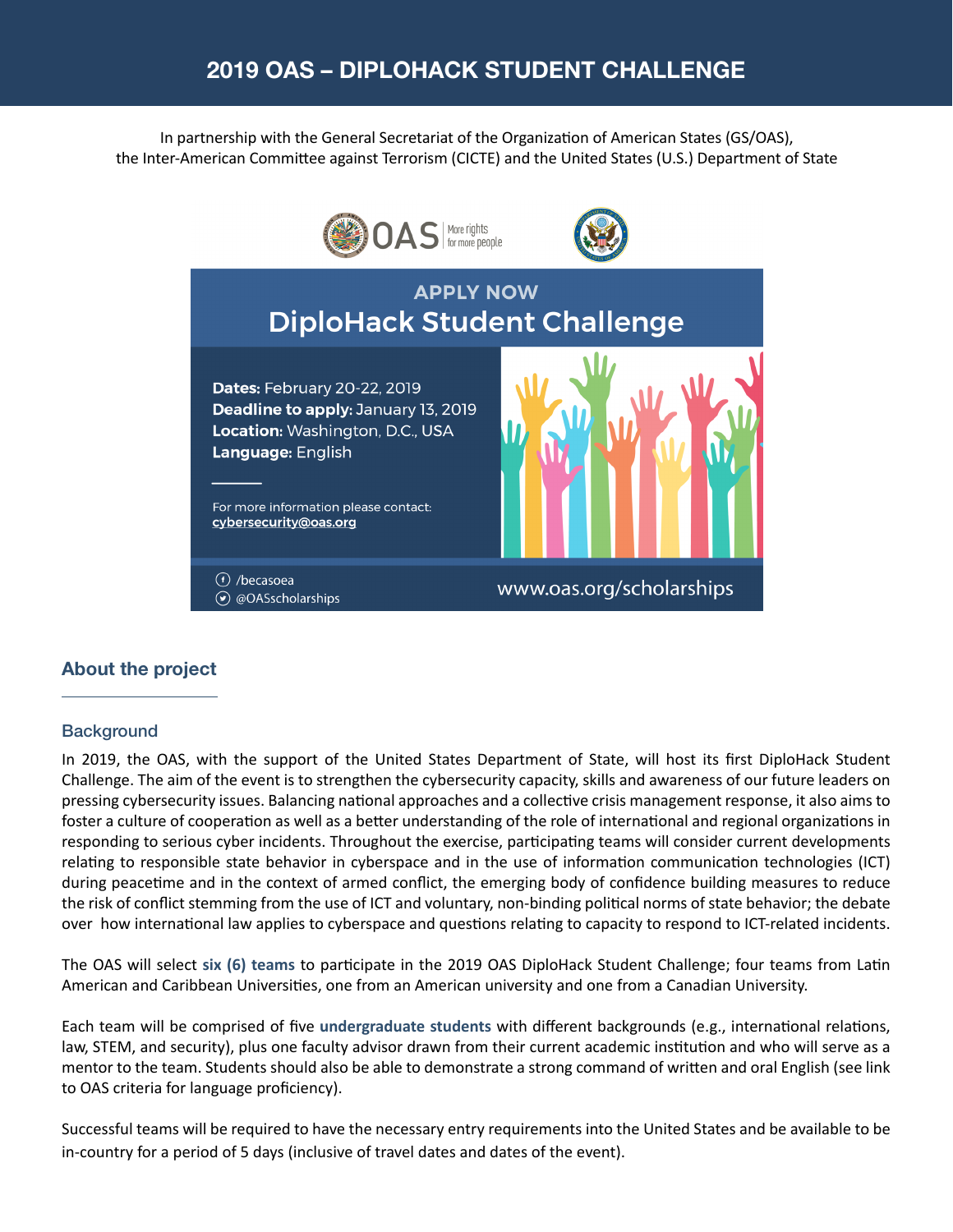# **Eligibility**

To be considered for this opportunity, each team must:

- Submit a complete OAS-DiploHack online application with all required supporting documents; and
- > Be a citizen and/or permanent legal resident of the following OAS member states:
	- $\triangleleft$  Argentina
	- **√** Brazil
	- Canada\*
	- **√** Chile
	- $\triangleleft$  Colombia
	- ◆ Costa Rica
	- ◆ Mexico
	- United States\*
	- The Caribbean (This includes CARICOM Member States that are part of the Organization of American States)

\* Students from academic institutions in United States and Canada are encouraged to apply but benefits will be distributed on a case by case basis

The following applicants are ineligible:

- Citizens from OAS member states not mentioned above;
- GS/OAS staff and their immediate relatives or GS/OAS consultants; and
- OAS Permanent officials and their immediate relatives.

# Benefits for participation

| Project         | DiploHack Student Challenge                                                                                                          |  |  |
|-----------------|--------------------------------------------------------------------------------------------------------------------------------------|--|--|
| <b>Modality</b> | Onsite, Washington D.C., United States                                                                                               |  |  |
| <b>Language</b> | English                                                                                                                              |  |  |
| <b>Open</b>     | December 10, 2018                                                                                                                    |  |  |
| <b>Deadline</b> | January 13, 2019                                                                                                                     |  |  |
| Benefits*       | • Airfare (economy class).<br>• Accommodation and/or meal costs during the days of the DiploHack.<br>• Mentorship in cyberdiplomacy. |  |  |

\* Financial Support will be limited and provided on an as needed basis.

# Responsibility of participants

Each student and mentor, university or government is responsible for covering any additional costs not mentioned, including those listed below.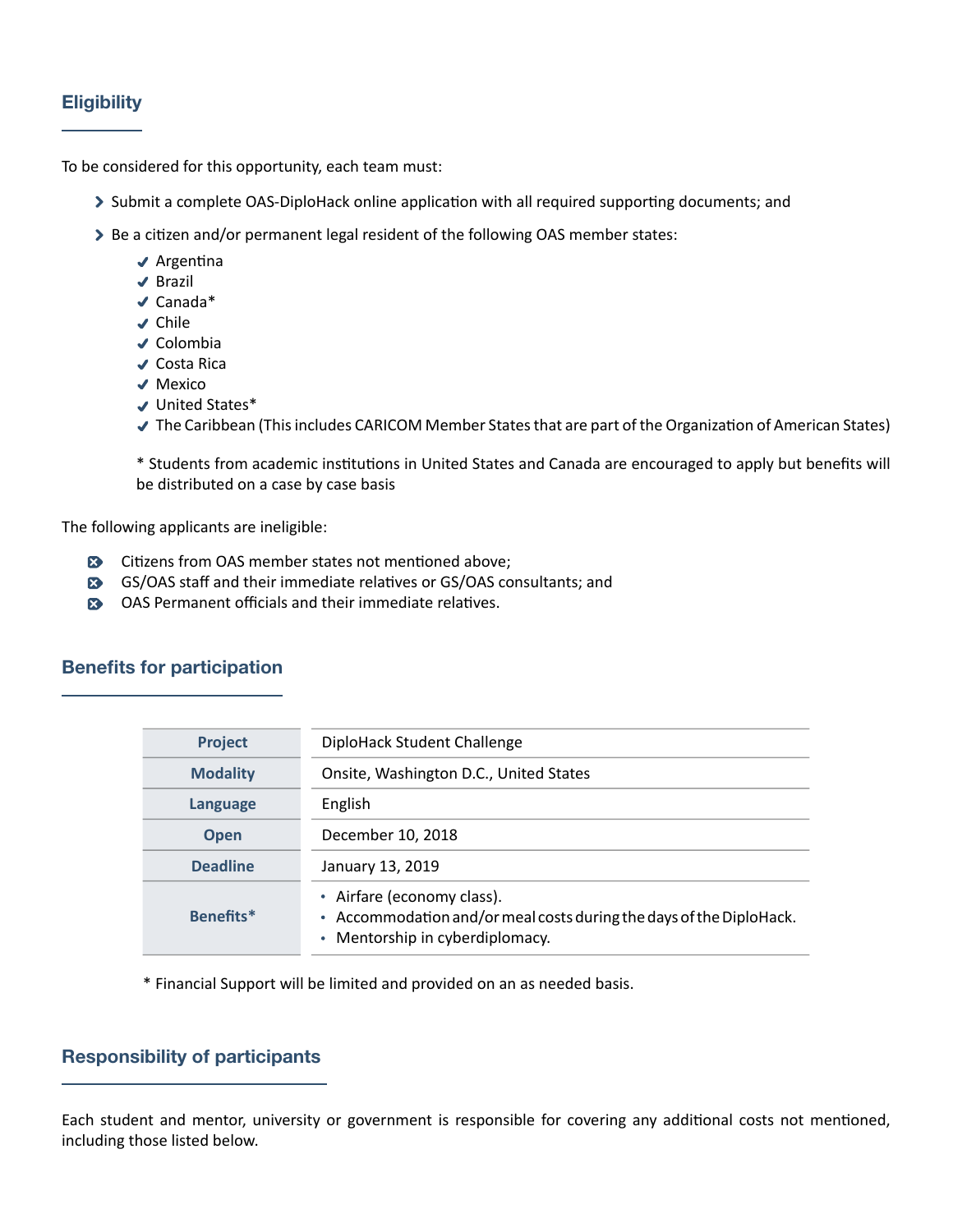| <b>Responsibility of</b> | • Health Insurance<br>• Incidental Expense                                                                |  |
|--------------------------|-----------------------------------------------------------------------------------------------------------|--|
| recipients               | • Visa procedure to enter the United States (if applicable)<br>• Any other related costs not listed above |  |

The expenses listed above shall be the sole and exclusive responsibility of the participants or their supporting university or government.

# Submission of applications

- To apply for the OAS DiploHack Student Challenge, each team must fill out the OAS-DiploHack online application 1. form and attach **ALL** required supporting documentation listed below.
- Each team applying to the OAS DiploHack Student Challenge is required to submit the following supporting 2. documents:
	- An **application letter** (max. 1.5 pages) outlining:
		- The five (5) undergraduate team members being proposed to participate in the OAS DiploHack Student Challenge and the skills each member will bring to the team; and
		- How the combination of the team skills will contribute to the event.
	- A **short essay** (max. 3 pages) on the following topic:

*Essay question* "What are the principal policy challenges posed by the malicious use of ICT to the Americas and how might the OAS best address them?"

- A **one-page CV** for each of the five (5) team members and the team mentor (6 Cvs in total).
- A **Government issued ID** of each student and mentor e.g. scan of photo of passport page that contains the applicant's full name, date of birth, and country of citizenship.
- **Proof of English Proficiency**, if applicable, of each student and mentor students and mentors whose native language is not English, it will be required to submit:
	- A confirmation letter certified by your university indicating a high level of proficiency in English (written, oral and comprehension) as well as any relevant course work in English (for students) or as an English professor (for mentors) in the last two years. Relevant coursework includes classes taken in high school, English institutes, etc.
- **Proof of Additional Funds** of each student and mentor proof that the team has sufficient funds to cover remaining expenses not covered under the benefits by including one, or a combination, of the following documents with your application:
	- A sponsor letter from current university.
		- o If the University will sponsor the team (students and mentor), one sponsor letter which includes the names of the students and mentor should be provided.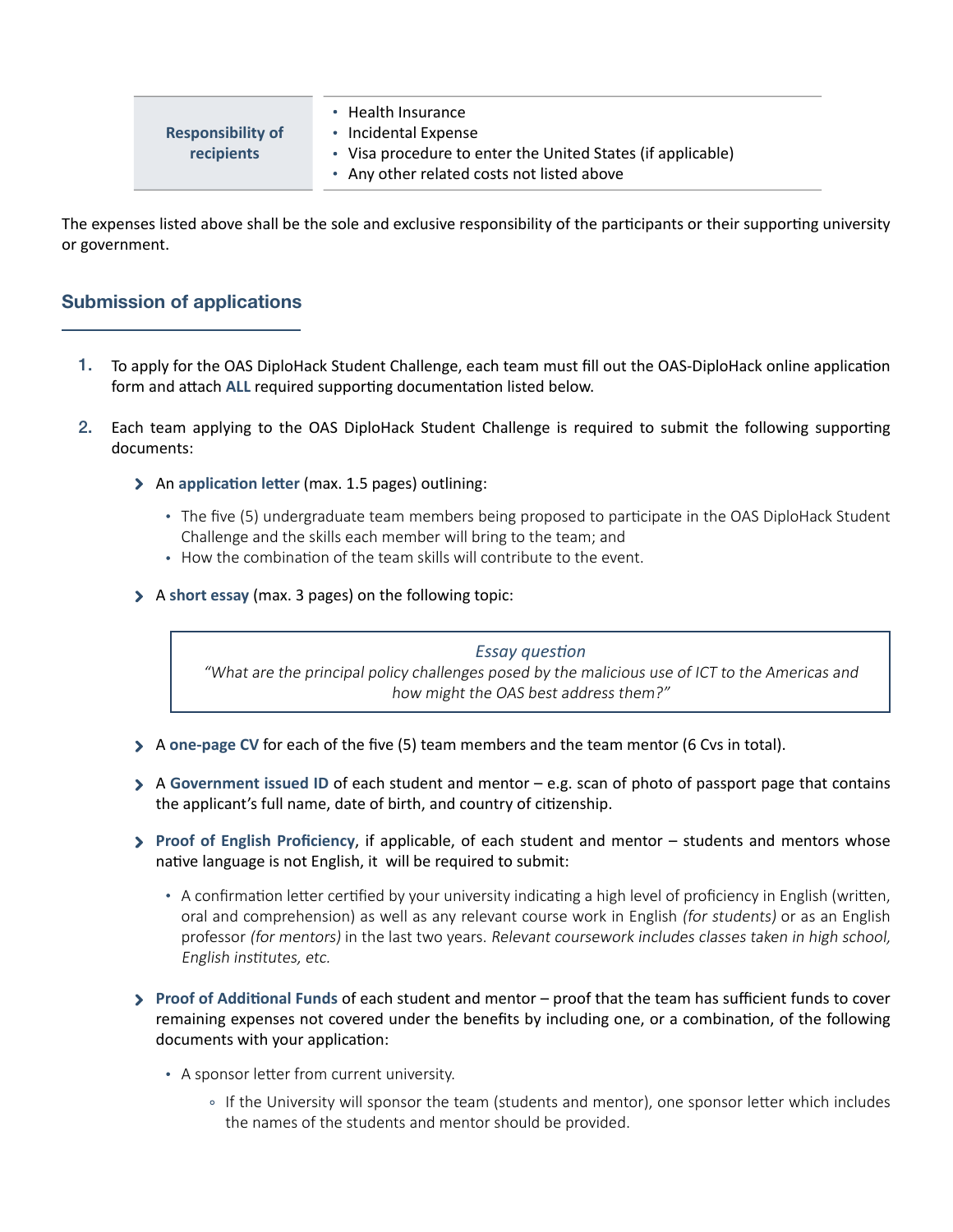### The Essay

- The essay must be well-structured and should include proper citation of all sources and references. It should be prepared by the students with guidance from the team mentor. Students are not expected to be experts on digital / cybersecurity (although knowledge of these areas will certainly be of benefit). 3.
- The objective of the exercise is to promote critical thinking among the participating teams and for students to deepen their knowledge on issues relating to digital/cyber security and related policy, and be open to learning new topics and skills. In this regard, when approaching the essay, students are encouraged to take the following approach: 4.
	- Spend time thinking about/de-coding the essay title.
	- $\triangleright$  Plan the essay and how to approach the different elements that need to be addressed.
	- > Research the subject.
	- S Consider how you want to structure the essay.
	- Develop the argument and introduce counter-arguments, where relevant.
	- Make use of relevant evidence and be sure to cite sources.
	- Ensure coherence in writing style and presentation.

### NOTES:

- All documents must be in English or officially translated to English by a certified translator.
- **ALL** the required documents must be combined into **one (1) [single PDF file](https://acrobat.adobe.com/us/en/acrobat/how-to/merge-combine-pdf-files-online.html) (no larger than 5MB).** The application system does not allow for more than one document to be uploaded.
- The Dean of the university or her/his designated representative should submit the application, on the university letterhead, duly dated and stamped.
- **ONLY COMPLETE APPLICATIONS WILL BE CONSIDERED**

# **[Click here for the online application form and](https://www.oas.org/fms/Announcement.aspx?id=1026&Type=4&Lang=Eng)  list of supporting documents**

# Selection criteria

In an attempt to make the selection process fair and objective, OAS DiploHack Teams participants will be selected on the basis of their application package, which will be weighed against established criteria below. In this regard, each applicant university is assigned points for various components of their application, and six of the top-scoring teams will be selected to participate.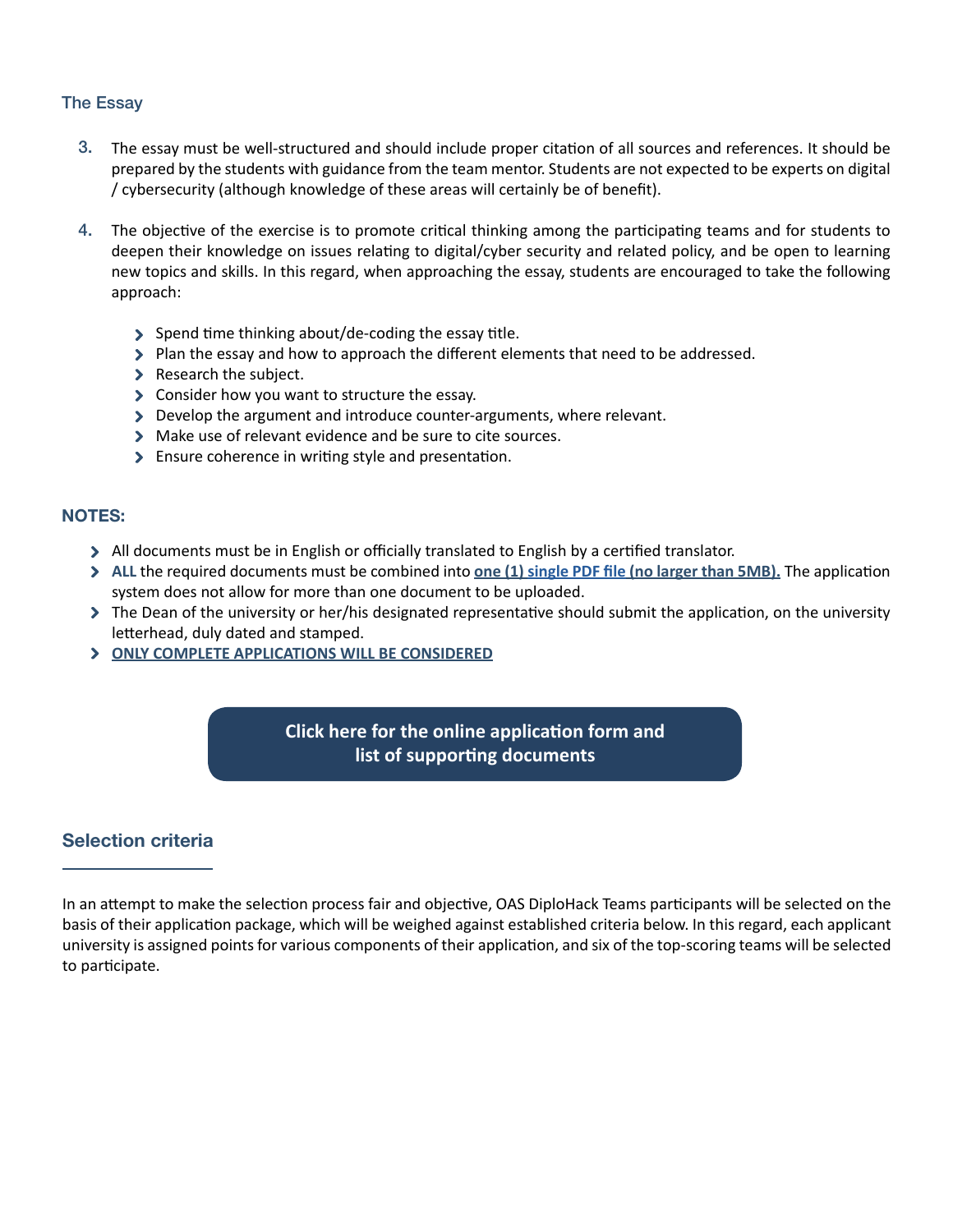### **1. Evaluation scheme for the selection of teams**

| <b>THE APPLICATION</b><br><b>LETTER</b> | Criteria                                                               | Description                                                                                                                                                                        | Max. Points |
|-----------------------------------------|------------------------------------------------------------------------|------------------------------------------------------------------------------------------------------------------------------------------------------------------------------------|-------------|
|                                         | 1.1 Team composition -<br>students                                     | The team draws together five students<br>from different fields (international<br>relations, law, STEM, security etc.);                                                             | 5           |
|                                         | 1.2. Team composition -<br>mentor                                      | The team mentor's profile is suitable<br>to the tasks of providing substantive<br>guidance and support to the students.                                                            | 5           |
|                                         | 1.3. Contribution of<br>the team (students and<br>mentor) to the event | The application articulates how<br>the combined skills of the students<br>and their mentor are expected to<br>contribute to the DiploHack challenge.                               | 5           |
|                                         | 1.4 Presentation                                                       | The application letter and all<br>accompanying documentation is<br>submitted in accordance with the<br>stipulated guidelines and is presented<br>in a clear and compelling manner. | 5           |
|                                         |                                                                        | <b>TOTAL POINTS</b>                                                                                                                                                                | 20          |

### **2. Evaluation scheme for the selection of teams**

| <b>THE ESSAY</b> | Criteria                                                    | Description                                                                                                                                                                                                                           | Max. Points |
|------------------|-------------------------------------------------------------|---------------------------------------------------------------------------------------------------------------------------------------------------------------------------------------------------------------------------------------|-------------|
|                  | 2.1 Understanding of the<br>assignment                      | The essay demonstrates an<br>understanding of the issues and<br>correctly addresses existing and<br>emerging policy challenges.                                                                                                       | 5           |
|                  | 2.2 Critical thinking                                       | The essay demonstrates an ability<br>to think clearly and rationally about<br>the essay topics, the arguments<br>are presented in a compelling way,<br>providing references where relevant,<br>and the overall structure is coherent. | 10          |
|                  | 2.3 Completeness of the<br>issues addressed in the<br>essay | The essay addresses cybersecurity<br>policy issues from a holistic<br>perspective, not just from the<br>perspective of one sector.                                                                                                    | 5           |
|                  | 2.4 Clarity of the<br>recommendations                       | The recommendations put forward in<br>the essay are clear and realistic.                                                                                                                                                              | 5           |
|                  | 2.5 Presentation                                            | The essay is presented in a clear and<br>compelling manner.                                                                                                                                                                           | 5           |
|                  |                                                             | <b>TOTAL POINTS</b>                                                                                                                                                                                                                   | 30          |
|                  |                                                             |                                                                                                                                                                                                                                       |             |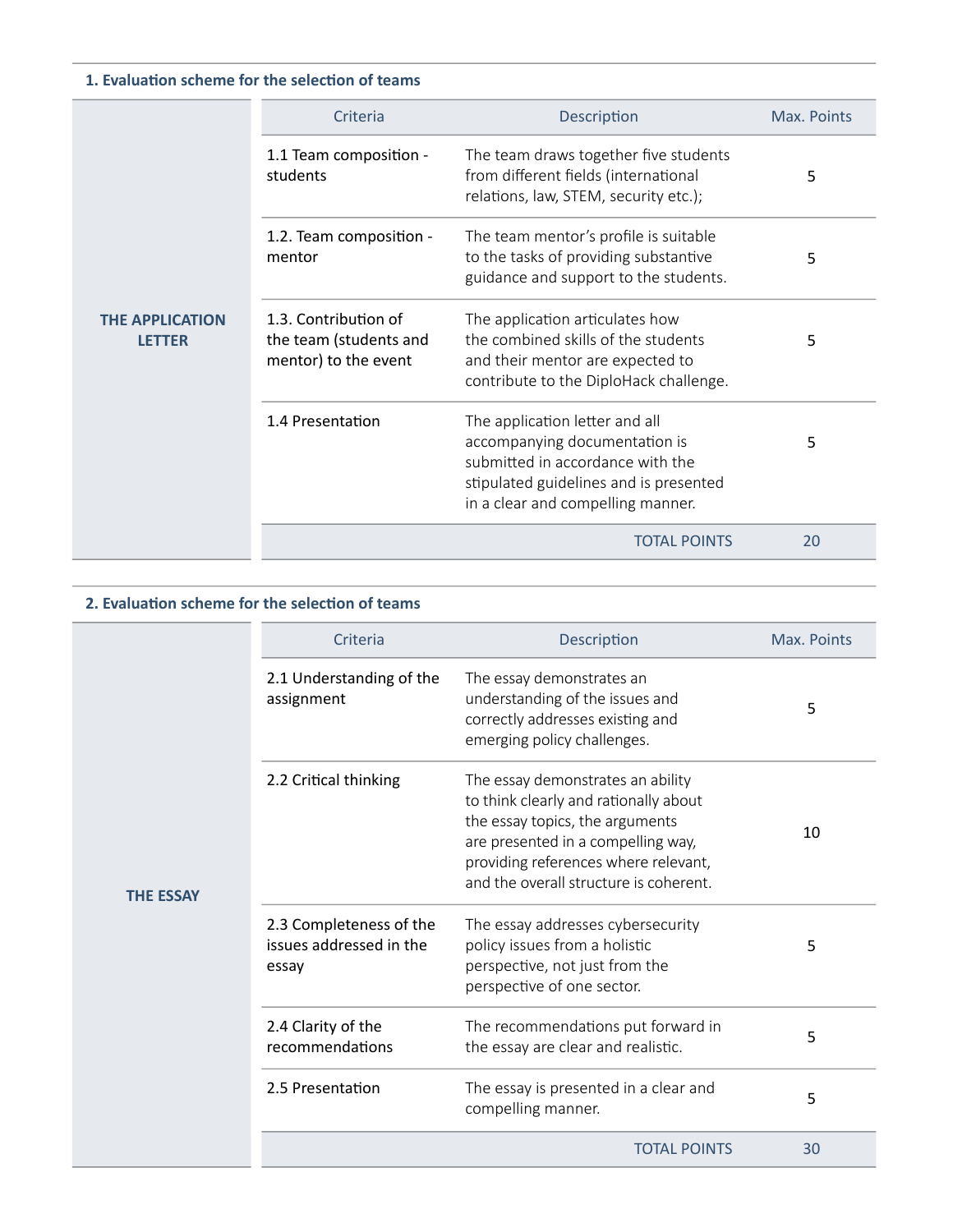### Selection process

Selection The OAS will select the teams based on the criteria listed above. The list of the teams will be Committee published on [www.oas.org/scholarships](http://www.oas.org/en/scholarships/).

Notification of The OAS will contact selected teams by email with the offer to participate and instructions selected candidates (including GS/OAS non attendance policy). Teams who are not selected will not be contacted.

### Code of conduct

All participants will be required to adhere to the Code of Conduct of the Secretariat for Multidimensional Security (SMS)<sup>1</sup>. SMS aspires to create a working environment in which participants can share their opinions and perspectives, and fully participate in activities without fear of reprisal, intimidation or harassment. As a result, SMS expects all participants in its activities to be respectful of others and to adhere to the following rules:

- **Respect and Dignity.** SMS, in compliance with GS/OAS policies, strives for a positive professional work environment in which every participant is treated with respect and dignity. Therefore, all participants must respect personal space and common courtesy for personal interaction; refrain from making exclusionary comments, even in jest; and not address others aggressively or in a demeaning manner.
- **Harassment free environment.** All participants have the right to a harassment-free and respectful environment. Harassment is any form of unwanted and unwelcome behavior, which may range from mildly unpleasant remarks to physical violence. Harassment, regardless of its manifestation, is hurtful and interferes with another person's experience and participation in SMS activities. The SMS and the GS/OAS have a **zero tolerance** policy for harassment or any other type of unlawful discrimination.
- **Be considerate of other participants' ability to contribute to the activity**, including use of allocated time. Everyone should have an opportunity to be heard. In group sessions, please keep comments succinct so as to allow maximum engagement by all. Do not interrupt others on the basis of disagreement; hold such comment until they have finished speaking.

These rules apply to all types of activities, including social events, and are aligned with Executive Order No. 15-02, "Policy and Conflict Resolution System for Prevention and Elimination of All Forms of Workplace Harassment," a copy of which is available for your information at [http://www.oas.org/legal/english/gensec/EXOR1502.htm.](http://www.oas.org/legal/english/gensec/EXOR1502.htm)

Promptly report any behavior that makes you or others feel uncomfortable to GS/OAS Official. You can also report issues (even anonymously) by emailing cybersecurity@oas.org. Please use an email address where you'll be able to receive replies. Once a report has been received, GS/OAS will take all applicable steps pursuant to Executive Order No. 15-02 to ensure the issue is addressed in the most confidential and expedient matter possible.

In the event of incompliance with these rules, kindly note that SMS reserves the right to remove any participant from current or future SMS activities.

Thank you for your understanding and for your anticipated cooperation.